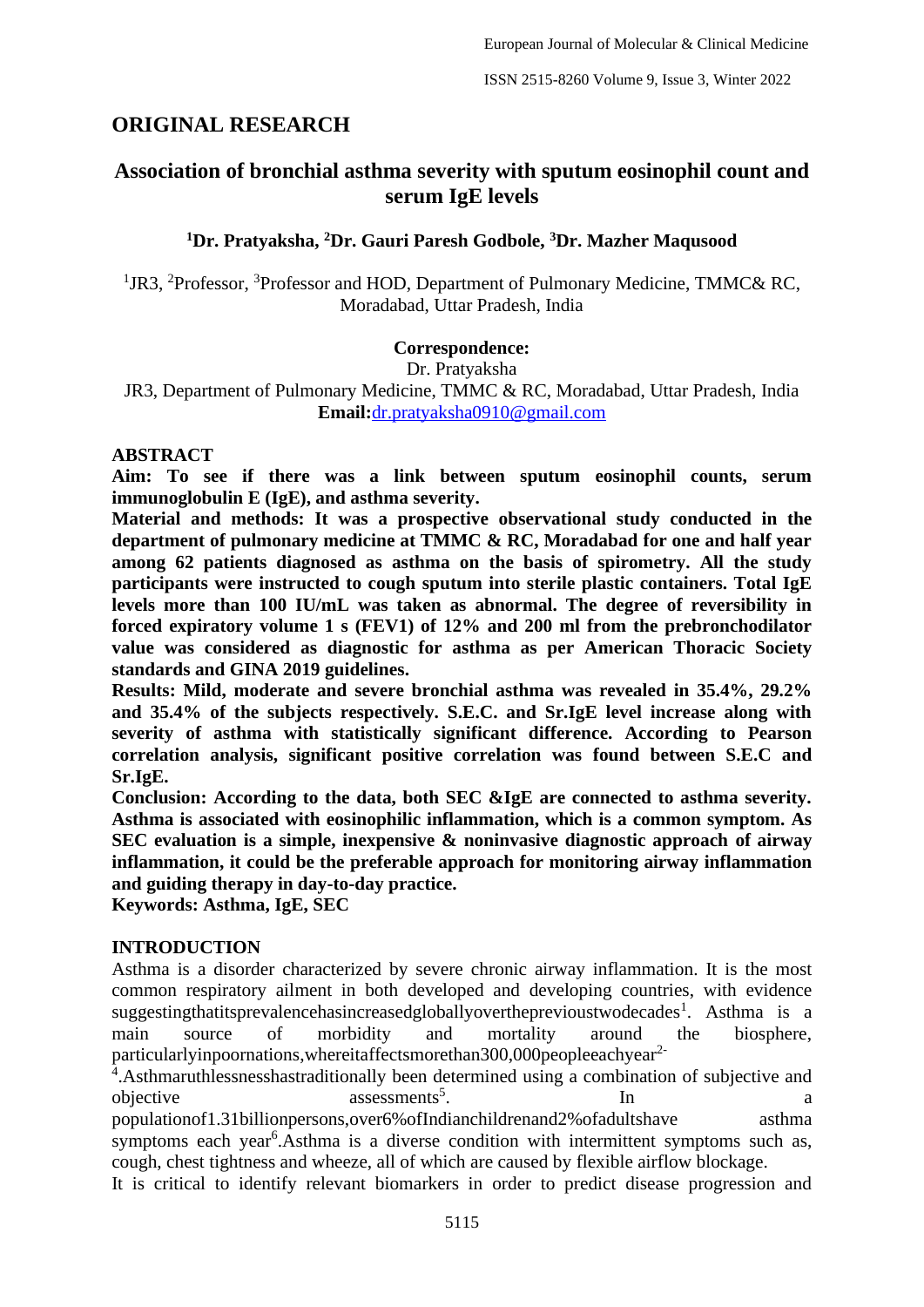medication response. Numerous non- invasive indicators for measuring airway inflammation have been employed in asthma monitoring throughout the lastdecade.<sup>7</sup>When stimulated, eosinophilsdegranulate and produce granules containing cytotoxic cationic proteins that damage asthmatic patients' airways. Furthermore, these compounds affect the concentration and duration of eosinophilic responses at the inflammatory site. IgE has been shown to have a role in asthmatic bronchial hyperresponsiveness,andongoingresearchisfocusingontheclinicalfeasibilityand plausibility of

employing monoclonal anti-IgE antibodies to treat IgE-mediated illnesses.<sup>8</sup>

Eosinophils have been identified as key pro-inflammatory and epithelialdamagingcellsinbothallergicandnon-allergicasthma<sup>9</sup>, butalternativeinflammatory cells such as neutrophils may also be tangled<sup>10</sup>. Allergic asthma is the most common endotype of asthma, accounting for more than 60% of cases, while non-atopic eosinophilic asthma accounts for approximately  $25\% - 30\%$  of cases<sup>11</sup>.

High levels of IgE identify type 1 hypersensitivity, yet the mechanisms that control IgE production are unknown.IgE is produced via a variety of biosynthetic pathways, including "direct" category recombination (CSR) from IgM in germinal centre B-cells, or "sequence", which can occur outside of germinal centres. Type 3 ILCs appear to be important in IL-22mediated defence against fungus and bacteria.<sup>12</sup>

We sought to see if there was a link amid asthma ruthlessness and other inflammatory markers in our study. The relationship amid clinical signs and functionalcharacteristicsandbiomarkersofinflammation is ailing understood. As a result, the goal of this study was to see if there was a link between sputum and peripheraleosinophilcounts,aswellasserum immune globulinE(IgE),andasthma severity.

#### **MATERIAL AND METHOD**

It was a prospective observational study conducted in the department of pulmonary medicine at TMMC & RC, Moradabad for one and half year after the college research committee and the ethical committee gives the approval.Patients who are diagnosed as asthma on the basis of spirometry and who provide consent were included in the study. Patients of allergic bronchopulmonaryaspergillosis, pregnant women with eclampsia or pre-eclampsia, haemoptysis of unknown origin, thoracic, abdominal or cerebral aneurysms, unstable cardiovascular status or recent myocardial infarction or pulmonary embolus and who underwent recent eye,thoracic or abdominal surgery were excluded from the study.

Sample Size: Any number of patients during 1.5 year of study or minimum 62 patients. Where  $Z_{\alpha/2}$ : Standard normal variate

p: Prevalence rate E: Error We take  $Z_{\alpha/2} = 2.58$  at 5% type 1 error  $p = 2.38 \%$ <sup>13</sup>  $E = 5%$  $n = \frac{Z^2 \alpha}{2P(100-P)}$  $(E)$ 2 )  $=$   $(2.58)^2 \times 2.38 \times (100-2.38)$  $(5)^2$  $= 62$ 

#### **Investigations**

- Haemoglobin
- Differential count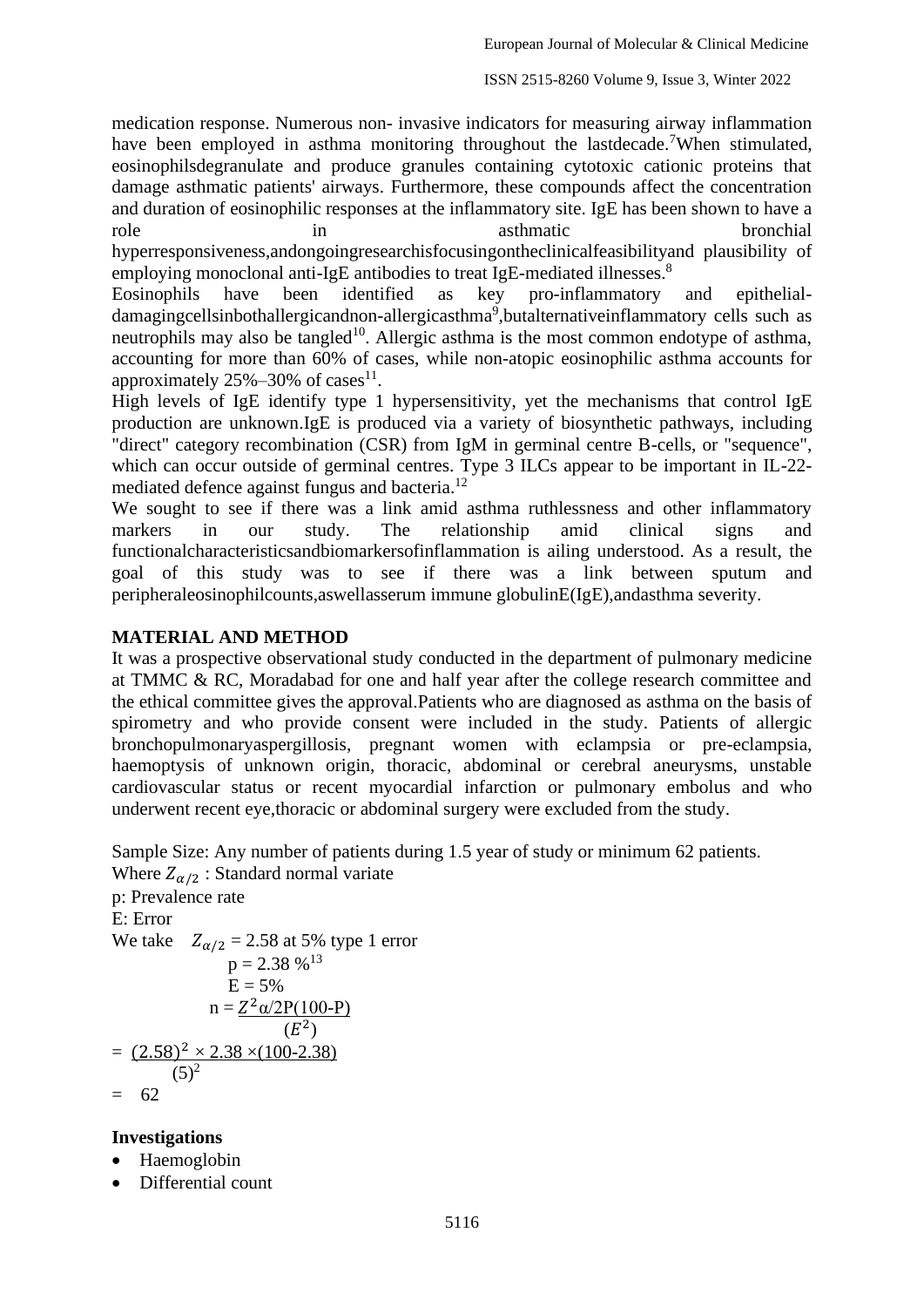ISSN 2515-8260 Volume 9, Issue 3, Winter 2022

- Sputum Eosinophilcount
- SerumIgE
- Spirometry
- Chest X-ray PAview
- $\bullet$  ECG
- If needed: CTscan

## **SPECIMEN COLLECTION**

All the study participants were instructed to cough sputum into sterile plastic containers. The sputum was homogenized by adding phosphate-buffered saline (PBS), vortexed for 30 s, and centrifuged for 10 min. Then 0.1% dithiothreitol was added to the cells in a ratio of 4:1, which was agitated for 20 min to break up the disulfide bonds and disperse the cells. Cells were washed once more with PBS and resuspended. The cell suspension was aspirated and filtered to remove any remaining debris. Supernatant was separated from cell pellet. Sputum sample was transferred to the slide and was distributed thinly and evenly over the slide. Staining was done by hematoxylin and eosin stain and analyzed using microscopy to determine the count for eosinophils.Under aseptic precaution, 5 ml of blood into vacutainers from each patient and measured for serum IgE. The total IgElevels was measured using FluroenzymeImmuneoassaymethod.Total IgE levels more than 100 IU/mL was taken as abnormal. Patients were subjected to PFT and were assessed for postbronchodilator reversibility after administering 200 μg of inhaled salbutamol by repeating the test after 15 min from the baseline. The degree of reversibility in forced expiratory volume 1 s (FEV1) of 12% and 200 ml from the prebronchodilator value was considered as diagnostic for asthma as per American Thoracic Society standards<sup>14</sup> and GINA 2019 guidelines<sup>15</sup>. Severity was calculated according to asthma severity scoring system as mentioned in table 1: **Table 1: Asthma severity scoring system**

| Variables                                             | Score levels <sup>*</sup> |         |        |  |  |
|-------------------------------------------------------|---------------------------|---------|--------|--|--|
|                                                       |                           | 2       | 3      |  |  |
| $FEV1$ (% predicted)                                  | >80                       | 70-80   | $<$ 70 |  |  |
| Asthma attacks in                                     | $\mathcal{P}$             | $3-6$   | >6     |  |  |
| the preceding year                                    |                           |         |        |  |  |
| Hospitalizations in                                   | O                         | $1 - 2$ | >2     |  |  |
| the preceding year                                    |                           |         |        |  |  |
| Inhaled or oral                                       | Inhaled                   | Oral    |        |  |  |
| corticosteroids taken corticosteroids corticosteroids |                           |         |        |  |  |
| in the preceding year                                 |                           |         |        |  |  |

\*Each criterion was scored as 1, 2, or 3 with the exception of corticosteroid use, with a cumulative asthma severity score ranging from 4-11. Severity levels were defined as mild (score 4-5), moderate [6], or severe (>7). FEV<sub>1</sub>, forced expiratory volume in one second.

Data was collected and subjected to statistical analysis.

#### **Statistical Analysis**

Data was collected and analysed using SPSS software version 24. Tests usedtocomparesignificantdifferencewasAnova andlevelofsignificancewas set at <0.05.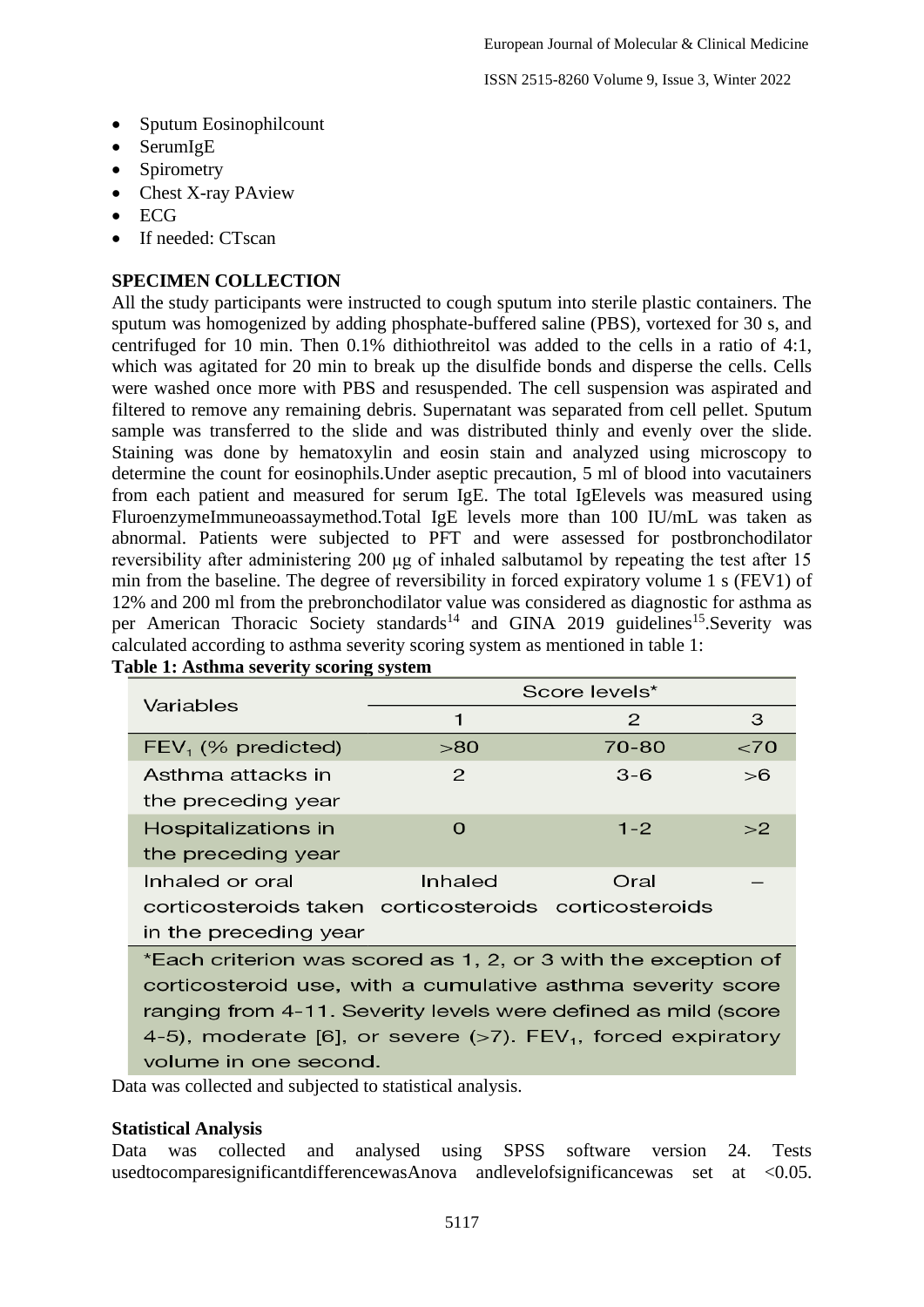Pearson correlation was used to correlate sputum eosinophil count and serumIgE.

### **RESULTS**

Out of 65 subjects, 56.9% and 43.1% of the subjects were male and female respectively.Maximum subjects were from age group of 21-30 years (33.85%) followed by 41-50 years (27.69%). Mean age among the study subjects was  $36.51\pm15.40$  years (table 2). **Table 2: Gender distribution among the study subjects**

| <b>Gender</b>        | N                 | $\frac{0}{0}$ |
|----------------------|-------------------|---------------|
| Male                 | 37                | 56.9          |
| Female               | 28                | 43.1          |
| Age Group (in years) |                   |               |
| $<$ 20               | 7                 | 10.77         |
| $21 - 30$            | 22                | 33.85         |
| $31 - 40$            | 8                 | 12.31         |
| $41 - 50$            | 18                | 27.69         |
| 51-60                | $\overline{4}$    | 6.15          |
| >60                  | 6                 | 9.23          |
| Total                | 65                | 100           |
| $Mean \pm SD$        | $36.51 \pm 15.40$ |               |

Mild, moderate and severe FEV1 was revealed in 18.5%, 38.5% and 43.1% of the subjects respectively which was according to the severity criteria. Mild, moderate and severe acute exacerbation/year was reported among 32.3%, 47.7% and 20% of the subjects respectively. Mild, moderate and severe hospitalization/year was shown in 67.7%, 29.2% and 3.3% of the subjects respectively (table 3).Mild, moderate and severe bronchial asthma was revealed in 35.4%, 29.2% and 35.4% of the subjects respectively as shown in graph 1.

|  |  | Table 3: Distribution of components of bronchial asthma |
|--|--|---------------------------------------------------------|
|--|--|---------------------------------------------------------|

| <b>Components</b> | Mild |               | <b>Moderate</b> |               | <b>Severe</b> |               |
|-------------------|------|---------------|-----------------|---------------|---------------|---------------|
|                   | N    | $\frac{0}{0}$ |                 | $\frac{0}{0}$ |               | $\frac{0}{0}$ |
| FEV1              | 12   | 18.5          | 25              | 38.5          | 28            | 43.1          |
| <b>AAPY</b>       | 21   | 32.3          | 31              | 47.7          | 13            | 20            |
| <b>HPY</b>        | 44   | 67.7          | 19              | 29.2          |               | 3.1           |
| $VO.C.S$          | 54   | 83.1          | 11              | 6.9           |               |               |

**Graph 1: Asthma severity among the study subjects**

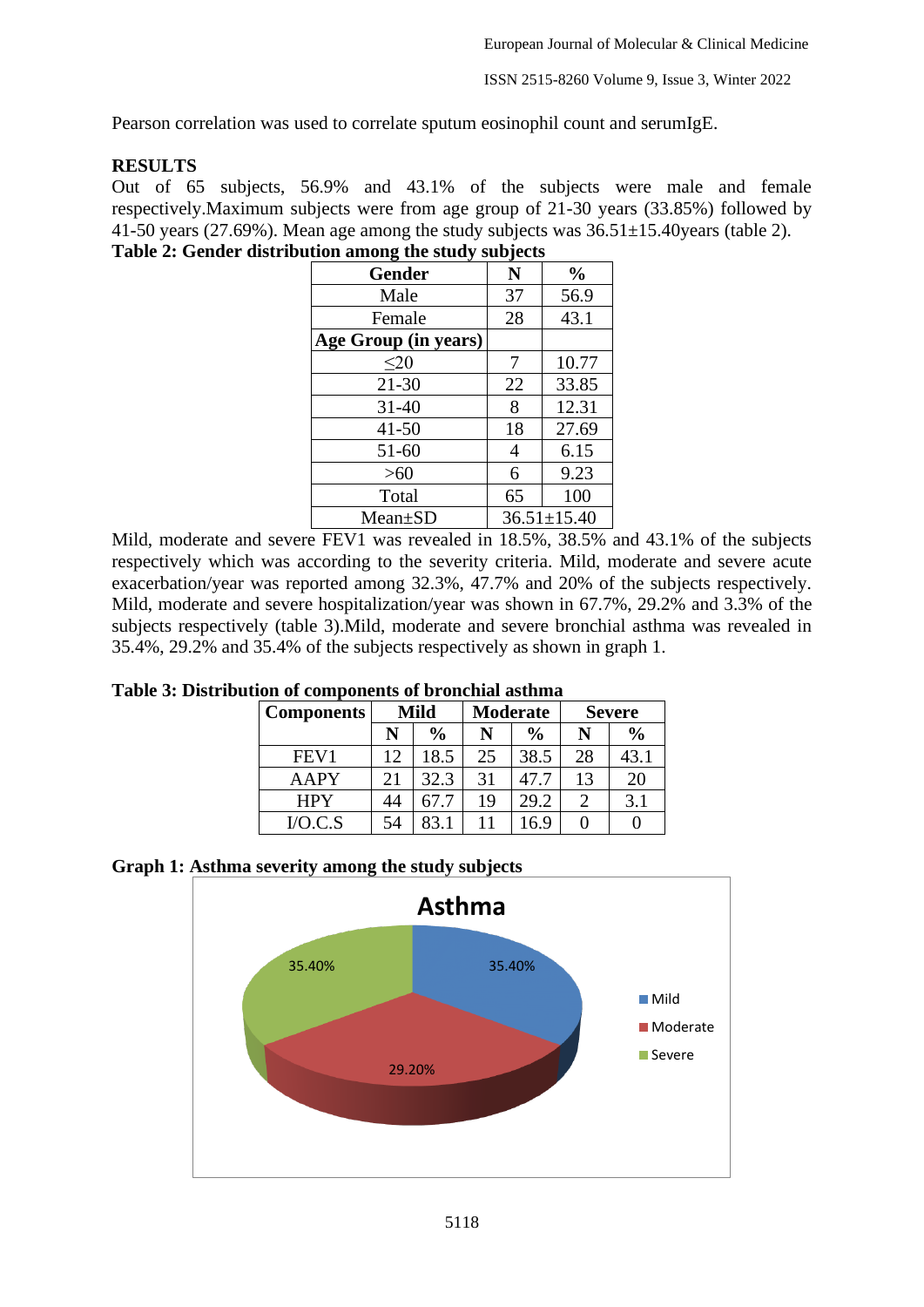It can be well appreciated from table 4 that S.E.C. level increase along with severity of asthma i.e. 0.74%, 1.79% and 6.044% in mild, moderate and severe bronchial asthma respectively. Also Sr.IgE level increase along with severity of asthma i.e. 86.70, 703.84 and 2065.43 in mild, moderate and severe bronchial asthma respectively. When S.E.C. and Sr.IgE level was compared according to bronchial asthma, significant difference was found as p<0.01.

| <b>Bronchial Asthma</b> |           | S.E.C     | Sr. IgE  |
|-------------------------|-----------|-----------|----------|
|                         | Mean      | 0.74%     | 86.70    |
| Mild                    | <b>SD</b> | 0.75%     | 63.480   |
|                         | Mean      | 1.79%     | 703.84   |
| Moderate                | <b>SD</b> | 0.976%    | 1270.259 |
|                         | Mean      | 6.044%    | 2065.43  |
| Severe                  | <b>SD</b> | 2.402%    | 3320.769 |
| Anova Test              |           | 70.91     | 5.35     |
| p value                 |           | $< 0.01*$ | $0.007*$ |

### **Table 4: S.E.C and Sr. IgEcomparison according to category of bronchial asthma**

\*: statistically significant

According to Pearson correlation analysis, significant positive correlation was found between S.E.C and Sr.IgE i.e. S.E.C increase along with increase in Sr.IgE (r=0.54, p<0.01) as shown in table 5.

## **Table 5: Correlation between S.E.C and Sr. IgE**

| <b>Parameters</b> | Value  |
|-------------------|--------|
| r value           | (154   |
| n value           | <በ በ1* |

\*: statistically significant

#### **DISCUSSION**

Noninvasive procedures of airway inflammation measurement are safer, easier, and more convenient for checking in patients, especially those with severe asthma. In the Indian population, the relationship between clinical assessment and numerous markers of airway inflammation in asthma is not well recognized.Asaresult,thecurrentprospectiveobservationalstudywasundertakenamong 65 cases of bronchial asthma in the dept. of Pulmonary Medicine, TMMC & RC, to determinetherelationshipbetweenbronchialasthmaseverityandsputumeosinophil count and serum IgE levels.

Out of 65 subjects, 56.9% and 43.1% of the subjects were male and female respectively. Hence there were more males as compared to females in our study. Similarly Roshan M Kumar et al<sup>16</sup> in their study too found more males as compared the females.

Maximum subjects were from age group of 21-30 years (33.85%) followed by 41-50 years (27.69%). Mean age among the study subjects was  $36.51 \pm 15.40$  years in our study. Similar age distribution was shown by Issa HY et al<sup>17</sup>, Anupama  $N^{18}$  and BapnaA et al<sup>19</sup>in their study. In a study by Roshan M Kumar et al<sup>16</sup>, the mean age among the study subjects was37.42 years.

Mild, moderate and severe FEV1 was revealed in 18.5%, 38.5% and 43.1% of the subjects respectively. Mild, moderate and severe acute exacerbation/year was reportedamong32.3%,47.7%and20%ofthesubjectsrespectively.Mild,moderate

andseverehospitalization/yearwasshownin67.7%,29.2%and3.3%ofthesubjectsrespectively. Mild, moderate and severe bronchial asthma was revealed in 35.4%, 29.2% and 35.4% of the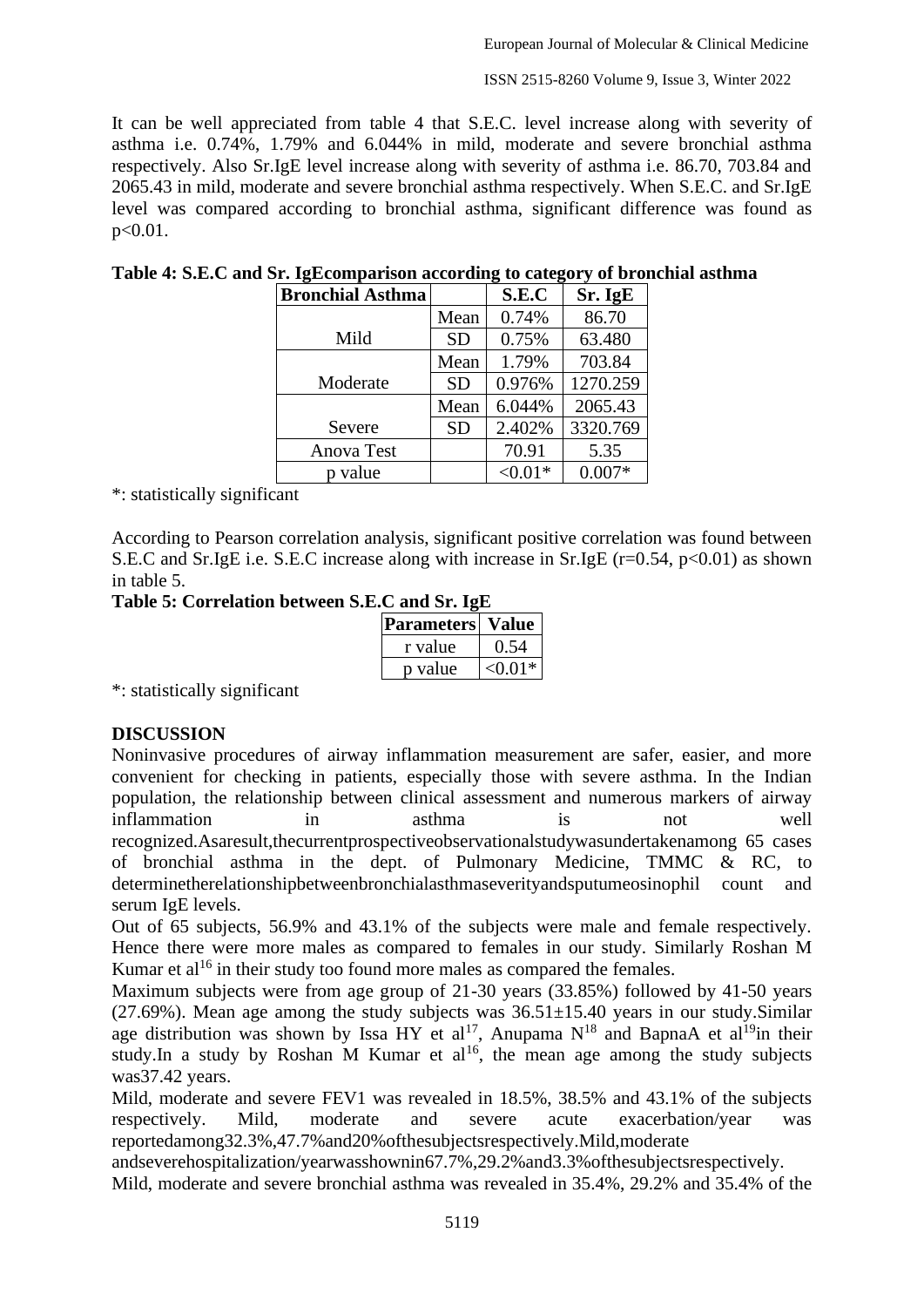subjects respectively in this study.Similar distribution of asthma was reported by Manise et al et al<sup>20</sup>, Khadadah et al<sup>21</sup> and Roshan M Kumar et al<sup>16</sup>. Issa HY et al<sup>17</sup> in their study found least subjects in severe asthma category.

Mean S.E.C. among the study subjects was  $2.92\% \pm 2.84\%$  with minimum and maximum of 0% and 10% respectively. S.E.C. level increase along with severity of asthma i.e. 0.74%, 1.79% and 6.044% in mild, moderate and severe bronchial asthmarespectively.WhenS.E.C.wascomparedaccordingtocategoryofbronchial asthma, significant difference was found as  $p<0.01$  in ourstudy.Issa HY et al<sup>17</sup>, Manise et al et al<sup>20</sup> and Roshan M Kumar et al<sup>16</sup>in their studies too found positive correlation between S.E.C. and severity of bronchial asthma. Khadadahet  $al<sup>21</sup>$  in their study showed that significant difference was foundwhenS.E.C. was compared according to category of bronchial asthma. HoweverdissimilarresultswerereportedbyGibsonetal<sup>22</sup>andPalominoetal<sup>23</sup>i.e.they did not observe any relation between S.E.C. and bronchialasthma.

Eosinophilic asthma is a kind of severe asthma marked by high amounts of eosinophils. Eosinophils have a part in airway inflammation, and higher eosinophil counts have been linked to more frequent exacerbations and poor. The significance of sputum eosinophilia detection is linked to steroid response. Without the essential for further anti-inflammatory treatment, a therapeutic plan that normalises tempted sputum eosinophil count lowers asthma exacerbations and hospitalizations.

Mean Sr. IgE among the study subjects was 967.26±2231.27 with minimum and maximum of 12 and 16038 respectively. Sr. IgE level increase along with severity of asthma i.e. 86.70, 703.84 and 2065.43 in mild, moderate and severe bronchial asthma respectively.When Sr. IgE level was compared according to category of bronchial asthma, significant difference was found as p<0.01 in the present study.The mean total serum IgE in the overall population of South India was found to be substantially greater than in the Western people, at 522.19 IU/ml.In our asthmatic group, overall serum IgE levels were extremely high, with average of 967.24 IU/ml. To determine the mean total IgE levels in the general population, we did not include controls from the general population.

Certain peoples in Asia (particularly India) and Africa produce a large amount of IgE. These high levels of IgE are thought to guard against a variety of assaults, including venom detoxification and neutralisation, ectoparasite expulsion, and xenobiotic breakdown.<sup>24</sup>Issa  $HY$  et al<sup>17</sup> in their study too found positive correlation amid IgE and severity of bronchial asthma.Borish L et al<sup>25</sup> and de Marco R et al<sup>26</sup> in their study reported similar results as mentioned in our

study.Khadadahetal<sup>21</sup>intheirstudyshowedthatsignificantdifferencewasfoundwhenIgE was compared according to category of bronchialasthma. In a study by Roshan M Kumar et al<sup>16</sup>, Kartasamita et al<sup>27</sup>, no relation was found between Sr. IgE level and category of bronchial asthma. These findings are in contrast to our study.

The severity of the sickness and the degree of exposure are associated to total IgE levels.You'remorelikelytobeexposedtoallergensanddevelopasthmaifyoudon'thave control over your environment. Total IgE levels can be used as a biomarker to determine whether or not actions to manage the environment of probable allergens were successful, or whether they need to be reevaluated. The use of inhaled beclomethasonedipropionate at 800 mg per day for three months months significantly

lowerstotalIgElevelsandimprovesasthmasymptoms,accordingtoadouble-blind trial. Furthermore, total IgE levels reduce two weeks after corticosteroid treatment.<sup>28</sup>

## **LIMITATIONS**

1. Patients with high blood IgE levels were not evaluated for allergic bronchopulmonaryaspergillosis.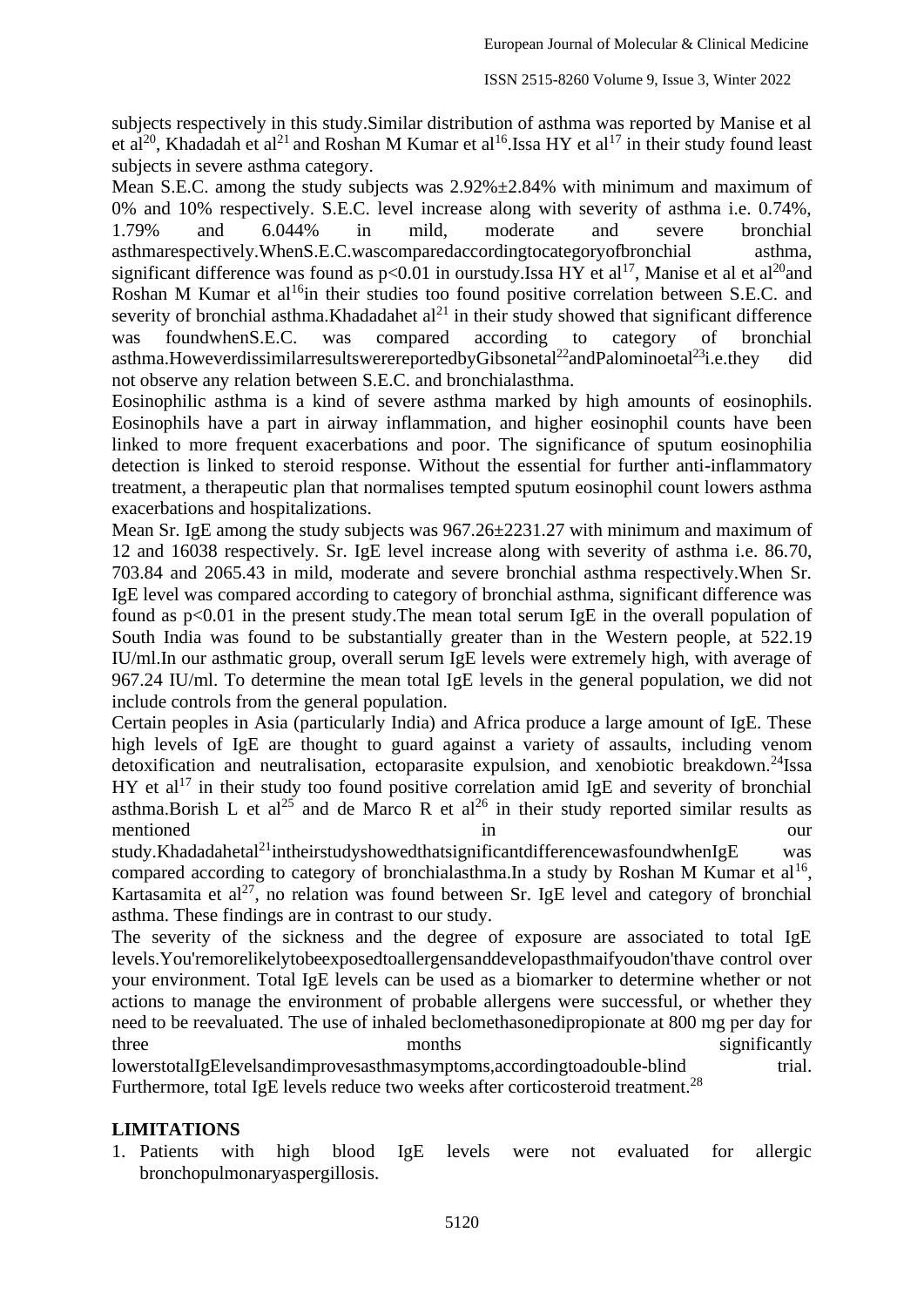- 2. Patientswithasthmawho did not haveaneosinophilicpatternwerenotstudied.
- 3. Patients with a high eosinophil count were not tested for parasiteinfection.
- 4. There is no control group.
- 5. There was no follow-up inquiry.
- 6. No follow up wasdone.

### **CONCLUSION**

According to the data, both SEC  $\&$  IgE are connected to asthma severity. Asthma is associated with eosinophilic inflammation, which is a common symptom. As shown in subsequent research, SEC evaluation and Serum IgE is a simple, inexpensive & noninvasive diagnostic approach of airway inflammation that may help to identify unique phenotypes of asthma that are more steroid responsive. In day-to-day practice, it could be the preferable approach for monitoring airway inflammation and guiding therapy.

#### **REFERENCES**

- 1. World Health Organization. Global Surveillance, Prevention and Control of Chronic Respiratory Diseases: A Comprehensive Approach. World Health Organization; 2007. Available from:<http://www.who.int/gard/publications> GARD%20Book%202007.pdf.
- 2. GBD DALYs and HALE Collaborators. Global, regional, and national disability-adjusted life-years (DALYs) for 315 diseases and injuries and healthy life expectancy (HALE), 1990-2015: A systematic analysis for the Global Burden of Disease Study 2015. Lancet. 2016; 388: 1603–58.
- 3. GBD Disease and Injury Incidence and Prevalence Collaborators. Global, regional, and national incidence, prevalence, and years lived with disability for 310 diseases and injuries, 1990-2015: A systematic analysis for the Global Burden of Disease Study 2015. Lancet. 2016; 388: 1545–602.
- 4. GBD Mortality and Causes of Death Collaborators. Global, regional, and national life expectancy, all-cause mortality, and cause-specific mortality for 249 causes of death, 1980-2015: A systematic analysis for the Global Burden of Disease Study 2015. Lancet. 2016;388:1459–544
- 5. Reddel HK, Bateman ED, Becker A, Boulet LP, Cruz AA, Drazen JM, et al. A summary of the new GINA strategy: A roadmap to asthma control. EurRespir J. 2015; 46: 622–3.
- 6. Ray A, Raundhal M, Oriss TB, Ray P, Wenzel SE. Current concepts of severe asthma. The Journal of clinical investigation. 2016; 126(7): 2394-403.
- 7. Cianchetti S, Bacci E, Ruocco L, Bartoli ML, Ricci M, Pavia T, Dente FL, et al. Granulocyte markers in hypertonic and isotonic saline-induced sputum of asthmatic subjects. EurResp J. 2004; 24(6): 1018-24.
- 8. Fahy JV, Fleming HE, Wong HH, Liu JT, Su JQ, Reimann J, et al. The effect of an anti-IgE monoclonal antibody on the early-and late-phase responses to allergen inhalation in asthmatic subjects. Am J RespCrit Care Medi. 1997; 155(6): 1828-34.
- 9. Ying S, Meng Q, Zeibecoglou K, Robinson DS, Macfarlane A, Humbert M, etal.<br>Eosinophil chemotactic chemokines [eotaxin, eotaxin-2, RANTES, monocyte Eosinophil chemotactic chemokines [eotaxin, eotaxin-2, RANTES,monocyte chemoattractant protein-3 (MCP-3), and MCP-4], and C-Cchemokine receptor 3 expression in bronchial biopsies from atopic andnonatopic (intrinsic) asthmatics. J Immunol. 1999; 163: 6321–9.
- 10. Barbato A, Turato G, Baraldo S, Bazzan E, Calabrese F, Panizzolo C, et al.Epithelial damage and angiogenesis in the airways of children with asthma.Am J RespirCrit Care Med. 2006; 174: 975–81.
- 11. Froidure A, Mounthuy J, Durham SR, Chanez P, Sibille Y, Pilette C. Asthmaphenotype and IgE responses. EurRespir J. 2016; 47: 304–19.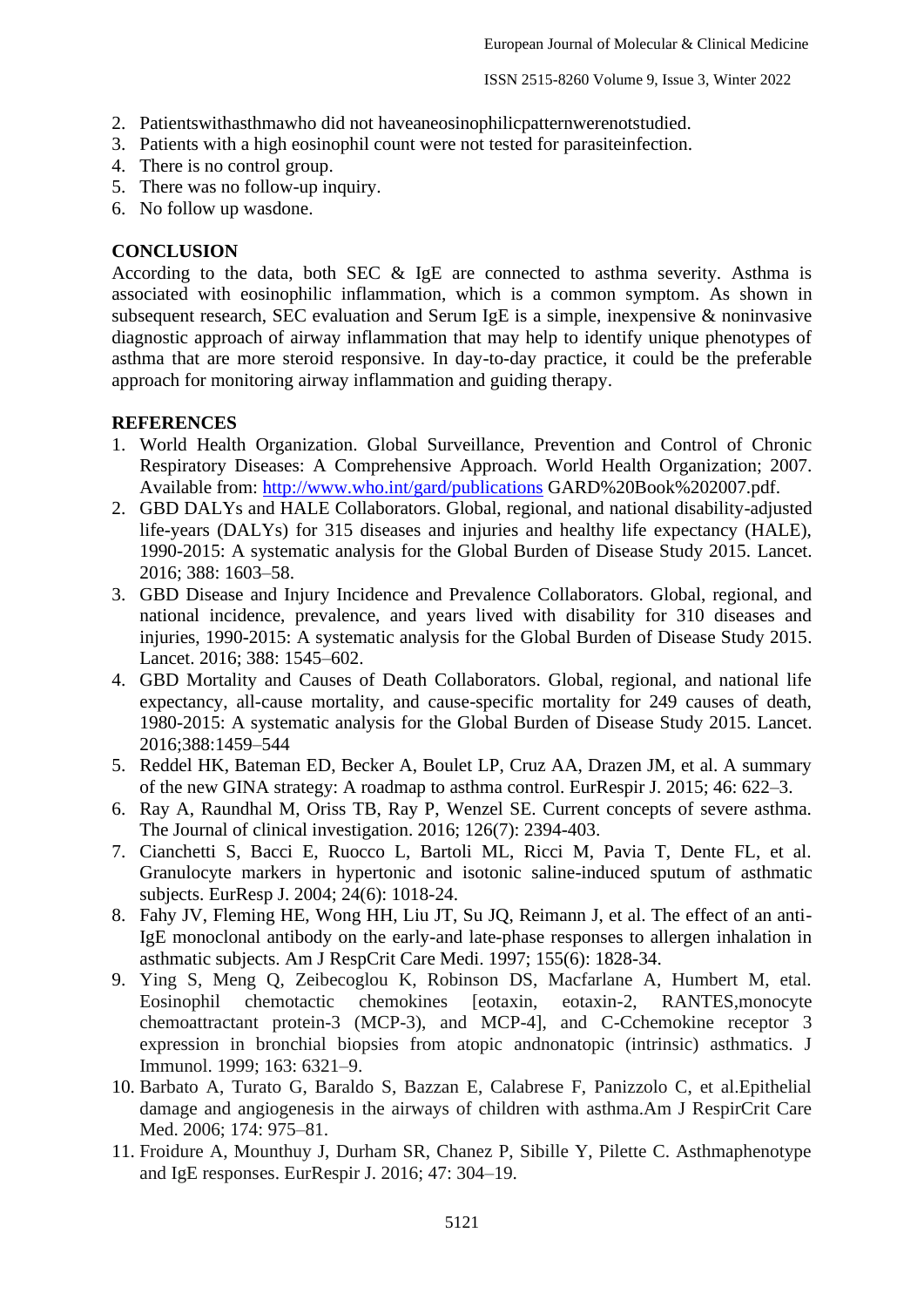- 12. Satoh-Takayama N, Vosshenrich CA, Lesjean-Pottier S, Sawa S, Lochner M, Rattis F, et al. Microbial flora drives interleukin 22 production in intestinal NKp46+ cells that provide innate mucosal immune defense. Immunity. 2008; 29(6): 958-70.
- 13. Jindal SK, Aggarwal AN, Gupta D, Agarwal R, Kumar R, Kaur T, Chaudhry K, Shah B. Indian study on epidemiology of asthma, respiratory symptoms and chronic bronchitis in adults (INSEARCH). The International Journal of Tuberculosis and Lung Disease. 2012;16(9):1270-7.
- 14. Hankinson JL, Kawut SM, Shahar E, Smith LJ, Stukovsky KH, Barr RG. Performance of American Thoracic Society-recommended spirometry reference values in a multiethnic sample of adults: the multi-ethnic study of atherosclerosis (MESA) lung study. Chest. 2010;137(1):138-45.
- 15. Mauer Y, Taliercio RM. Managing adult asthma: The 2019 GINA guidelines. Cleveland Clinic journal of medicine. 2020;87(9):569-75.
- 16. Kumar RM, Pajanivel R, Koteeswaran G, Menon SK, Charles PM. Correlation of total serum immunoglobulin E level, sputum, and peripheral eosinophil count in assessing the clinical severity in bronchial asthma. Lung India: Official Organ of Indian Chest Society. 2017; 34(3): 256.
- 17. Issa HY, Ramadhan AA, Safo AS, Al Habib OA. Relationship between pulmonary function tests, sputum eosinophilia and total serum IgE levels among asthmatic patients in Duhok, Iraq. Int J Res Med Sci. 2020; 8(6): 2033-2038.
- 18. Anupama N, Sharma MV, Nagaraja HS et al. The serum immunoglobulin E level reflects the severity of bronchial asthma. J Physiolog Sci. 2005; 18(3); 35-40.
- 19. Bapna A, Mathur US, Saigal R, Arya A. The Relationship Of Allergic Bronchial Asthma, Cutaneous Sensitivity Reaction And Serum Total IgE. Lung Ind. 1990; 8(2): 76.
- 20. Manise M, Holtappels G, Van Crombruggen K, Schleich F, Bachert C, Louis R. Sputum IgE and cytokines in asthma: Relationship with sputum cellular profile. PLoS ONE 2013; 8:e58388.
- 21. Khadadah M, Onadeko BO, Ezeamuzie CI, Mustafa HT, Marouf R, Sugathan TN. The association of skin test reactivity, total serum IgE levels, and peripheral blood eosinophilia with asthma in Kuwait. J Asthma 2000; 37: 481‑8.
- 22. Gibson PG, Girgis‑Gabardo A, Morris MM, Mattoli S, Kay JM, Dolovich J, *et al*. Cellular characteristics of sputum from patients with asthma and chronic bronchitis. Thorax 1989; 44: 693‑9.
- 23. Palomino AL, Bussamra MH, Saraiva‑Romanholo BM, Martins MA, NunesMdo P, Rodrigues JC. Induced sputum in children and adolescents with asthma: Safety, clinical applicability and inflammatory cells aspects in stable patients and during exacerbation. J Pediatr (Rio J) 2005; 81: 216‑24.
- 24. Palm NW, Rosenstein RK, Medzhitov R. Allergic host defences. Nature 2012; 484:  $465 - 72$ .
- 25. Borish L, Chipps B, Deniz Y, Gujrathi S, Zheng B, Dolan CM; TENOR Study Group. Total serum IgE levels in a large cohort of patients with severe or difficult-to-treat asthma. Ann Allergy Asthma Immunol 2005; 95: 247‑53.
- 26. de Marco R, Marcon A, Jarvis D, Accordini S, Almar E, Bugiani M, *et al.* Prognostic factors of asthma severity: A 9‑year international prospective cohort study. J Allergy ClinImmunol 2006; 117: 1249‑56.
- 27. Kartasamita CB, Rosmayudi O, Demedts M. Total serum IgE and eosinophil count in children with and without a history of asthma, wheezing, or atopy in an urban community in Indonesia. The Respiratory Disease Working Group. J Allergy ClinImmunol 1994; 94(6 Pt 1): 981‑8